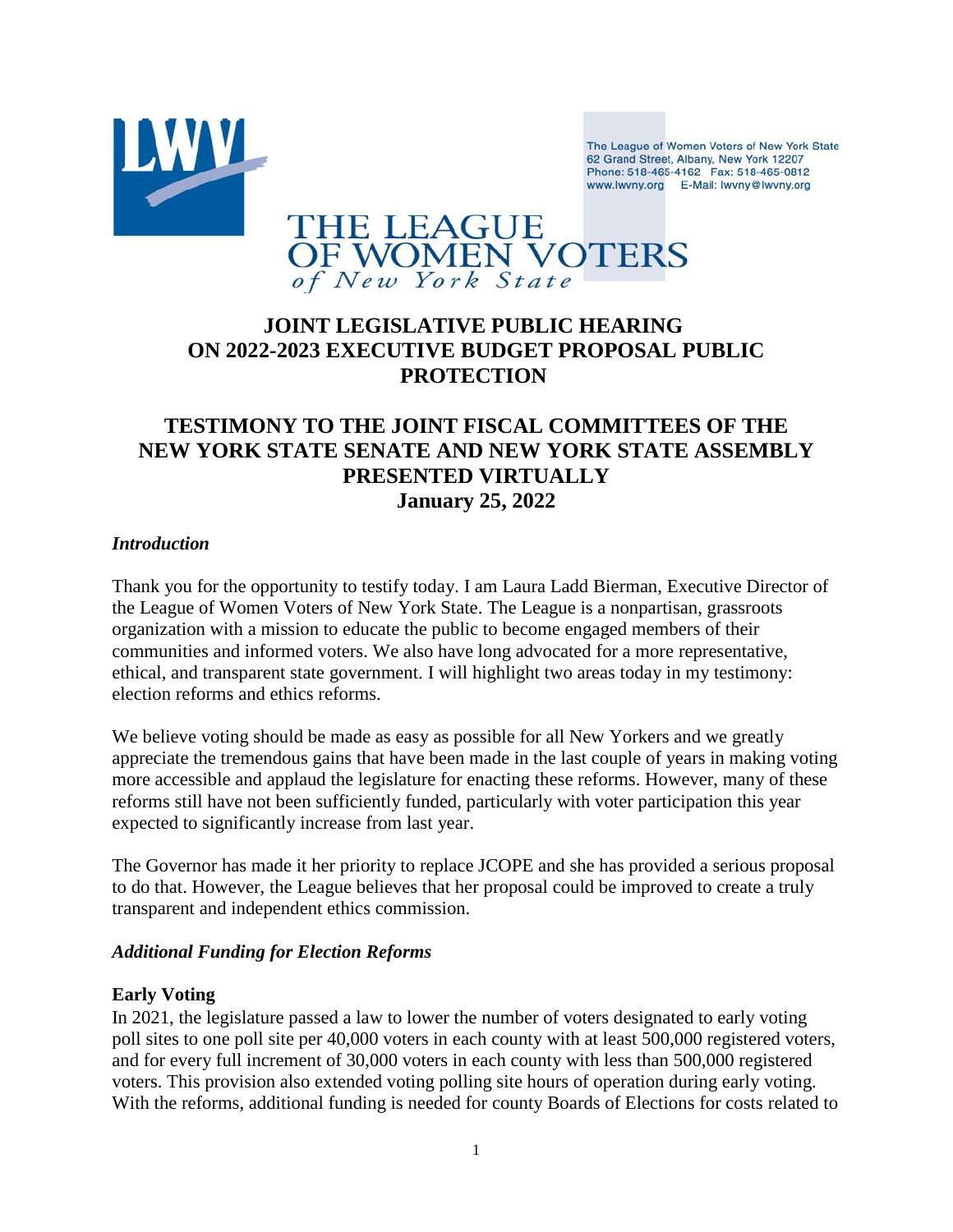hiring staff, securing sites, and purchasing new equipment. These early voting reforms will strengthen the early voting process for many voters, but only if counties have the resources to be able to implement these reforms. Additional funding for county Boards of Elections is necessary for early voting options to be available for all voters in all counties.

#### **Absentee Voting**

 $\overline{a}$ 

While many states boast a significant cost savings when switching from mostly in-person voting to vote by mail, that cost savings is not realized until many years after the policy has been passed and perfected. The current, outdated process used by New York State to collect, process, send, receive, and count absentee ballots is slow, cumbersome, and costly. The new reforms proposed to improve this process will yield major long-term savings, but still require an initial investment.

Implementing an absentee ballot tracking system can cost around \$50,000 to \$100,000<sup>1</sup>, secure absentee ballot drop boxes can cost up to \$6,000 per unit not including surveillance  $2$ , and the cost of including pre-paid postage for all absentee ballots ranges between  $$1.15-$2.00$  per voter<sup>3</sup>. While each of these costs may not seem high, the cost of providing return postage for New York's more than 13 million voters alone could easily total \$26 million. Investing in 800 ballot drop boxes for each early voting site could cost \$4.8 million, and the ongoing annual cost of tracking systems is unclear.

Before the pandemic, only around 4% of New York State voters utilized absentee voting in a given election, but with increased advancements to the process and a desire for greater options when casting their ballot, many voters may prefer to vote absentee in the future. The state should be prepared for an increased funding request from counties to offset these costs and should consider making available grants for certain programs and equipment including tracking software and secure ballot drop boxes.

The League is pleased to see the Governor's proposal for poll sites to be located on college campuses but again, funding must be provided for these additional sites if they are to be implemented across the state.

The League also applauds the proposed elimination of the 25-day statutory voter registration deadline by the Governor. Voters would then be able to register to vote up to the constitutional deadline of 10 days prior to the election. Many voters become engaged in the election toward the end of the election season, but by then it is too late for them to register and vote. This reform would facilitate voting for more New Yorkers before same-day voter registration is passed as a constitutional amendment.

Elections are often the last item on the list when it comes to county budgets and many county Boards operate with limited resources. The League urges the Legislature to seriously consider the cost of new election improvements when introducing their proposed budgets and to consider setting up a yearly fund specifically for enhanced election reforms like early voting and absentee voting.

<sup>1</sup> https://www.brennancenter.org/our-work/research-reports/estimated-costs-covid-19-election-resiliency-measures

<sup>&</sup>lt;sup>2</sup> https://www.eac.gov/sites/default/files/electionofficials/vbm/Ballot\_Drop\_Box.pdf

<sup>3</sup> https://www.brennancenter.org/our-work/research-reports/estimated-costs-covid-19-election-resiliency-measures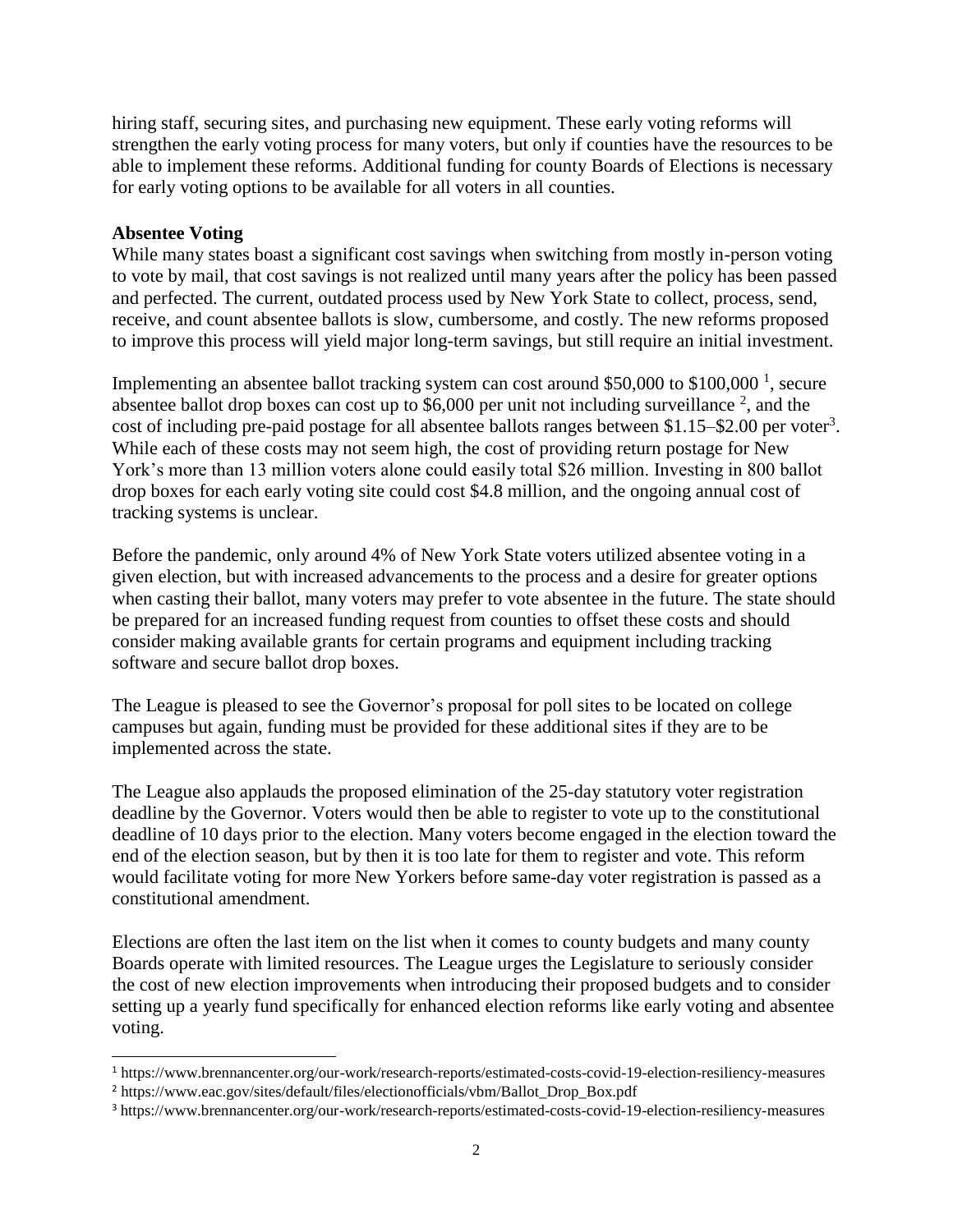#### *Ethics Reform*

Since the creation of the Joint Commission on Public Ethics (JCOPE) in 2011 and the Legislative Ethics Commission (LEC) in 2007, countless state legislators, high ranking state employees, and even an incumbent Governor have been accused of corruption and sexual harassment. The most extreme cases of corruption have been prosecuted by the federal government, but offenders have managed to get away unscathed by either state ethics agency. Although the League and our good government partners have long called for replacing JCOPE and the LEC, rampant ethics lapses continue to persist in our state government.

The League believes that JCOPE and the LEC need to be replaced with one effective and independent ethics enforcement body. This single entity should aim to achieve the greatest level of transparency and accountability, and should have a meaningful mechanism to punish bad actors. A more effective watchdog agency would be completely independent of the elected officials and staff it was meant to oversee, and would give whistle blowers a clear process to report corruption and harassment to the agency.

A truly independent Commission would be citizen led with qualified New Yorkers volunteering to serve as Commission members. The Governor has proposed that the commissioner selection should be accomplished by a group of the 15 law school deans. Other proposals have suggested that retired judges make the selections. The League continues to believe that commissioners should not be solely appointed by those who are subject to the ethics commission's oversight process. Some outside manner for appointments or possibly a combination of legislative and outside appointments is critical to the independence of this commission.

The selection committee, as well as the commissioners, must be free from conflict of interest. We believe that this requirement could be strengthened in the Governor's proposal. The limits on both those who select the commissioners and those who can be commissioners must restrict local elected officials, state employees, lobbyists, and relatives of legislators or lobbyists from participating. The selection process should also be open with a public view of candidates and the interview processes.

The Governor's proposal restricts commissioners from donating to candidates, but this restriction should be expanded to include donations to party committees and independent expenditure committees.

Transparency is crucial to any ethics commission's operations and this new entity's operations must abide by the open meeting laws and the Freedom of Information Act. Violations of ethics charges should be discussed in public and be made available for public scrutiny.

#### *Conclusion*

The League is greatly appreciative of the advancements the Legislature and Governor have made to New York's election procedures. New York State is finally in the 21<sup>st</sup> century with regard to voting, but we are still funding our elections as if they were being conducted in the pretechnology era. In order to realize the voter enhancement goals of the Legislative Leaders and